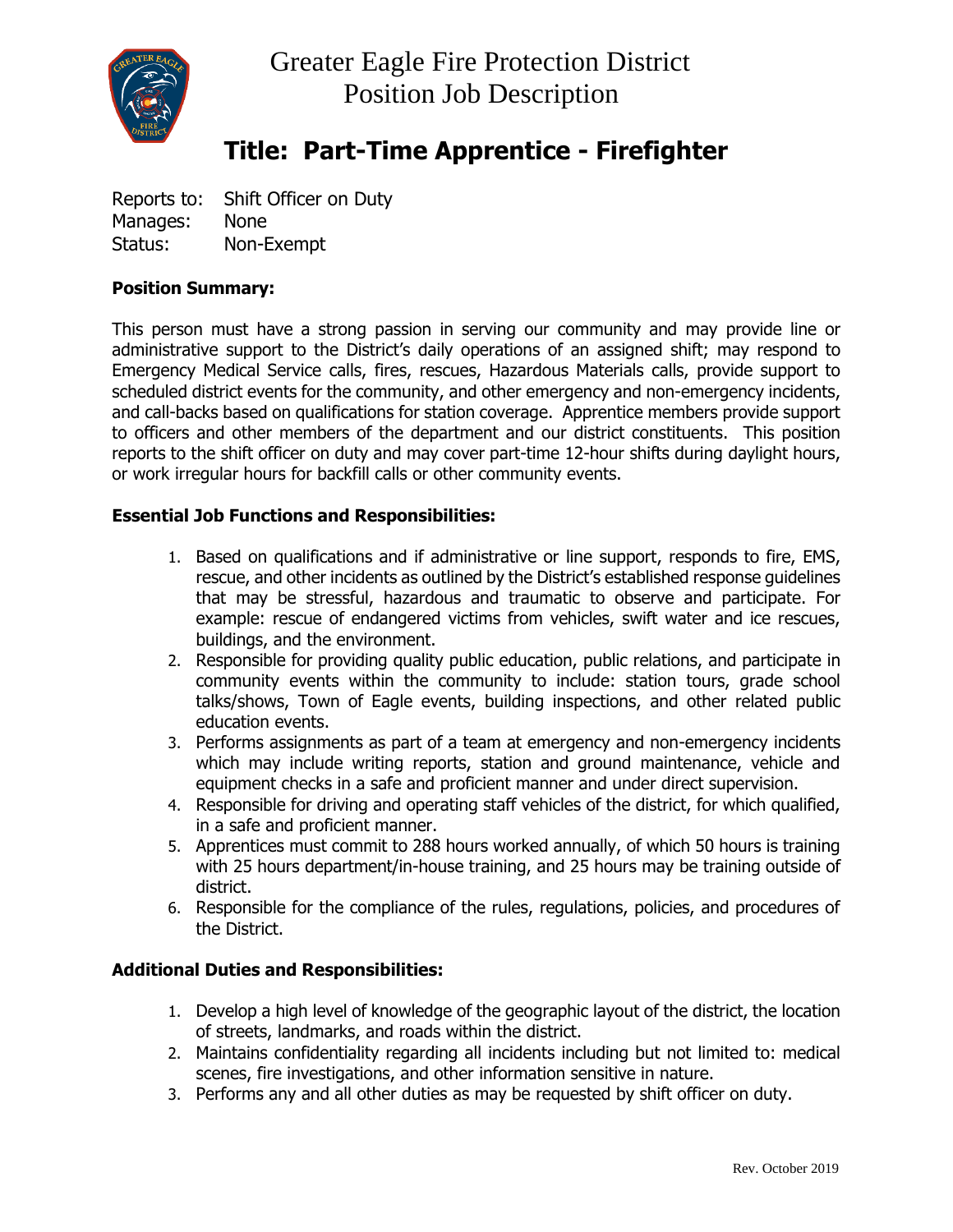## Greater Eagle Fire Protection District Position Job Description

### **Supervisory Responsibilities:**

This position does not routinely supervise others.

#### **Qualifications:**

To perform this job successfully, an individual must be able to perform each essential job function satisfactorily. The requirements listed below are representative of the knowledge, skill, and/or ability required. Reasonable accommodations may be made to enable individuals with disabilities to perform the essential functions.

### **Education/Experience:**

Possess a High school diploma, General Educational Development Certification (GED), or any combination of education and experience equivalent to graduation from high school.

#### **Language Skills:**

Ability to read and interpret documents such as safety rules, operating and maintenance instructions, and procedure manuals. Ability to write routine reports and correspondence. Ability to speak effectively before groups of constituents, visitors, or members of the District.

#### **Reasoning Ability:**

Ability to solve practical problems and deal with a variety of concrete variables in situations where only limited standardization exists. Ability to interpret a variety of instructions furnished in written, oral, diagram, or schedule form.

#### **Requirements:**

- Must be 18 years of age.
- Possess a High School Diploma or equivalent.
- Have a passion to serve and protect our community.
- Possess valid Driver's License with ability to obtain Colorado DL within 30 days.
- Pass a background check and pre-employment physical.
- Professionalism while handling multiple tasks.
- Knowledge of Microsoft Word, Excel, and PowerPoint preferred.
- Strong verbal and written communication with ability to speak, read, and write the English language.
- Must be able to lawfully work in the United States.
- Ability to be insured by GEFPD's insurance carrier.

#### **Certifications Preferred and/or Obtain with Educational Options we Provide:**

- IFSAC Firefighter I Colorado preferred, within 18 months of hire.
- IFSAC Hazardous Materials Operations within 18 months of hire.
- EMT-Basic Colorado preferred, or NREMT-B within 18 months of hire.
- Current American Heart Association (BLS-HCP) Provider within 18 months of hire.
- NWCG FFT2 Red Card Arduous level within 18 months of hire.
- S-130/190 within 18 months of hire.
- ICS 100, ICS 200 and NIMS 700, NIMS 800 within 18 months of hire.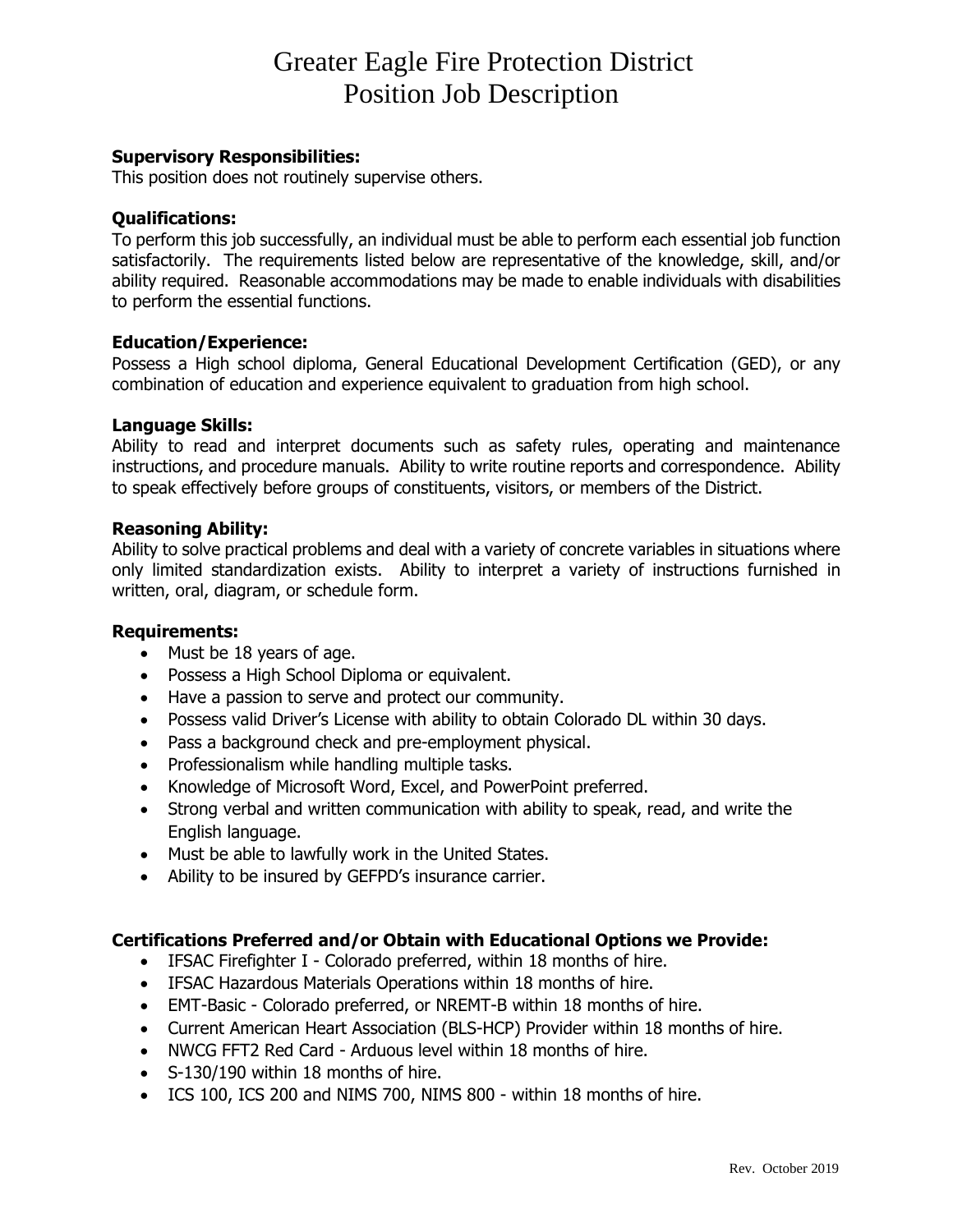## Greater Eagle Fire Protection District Position Job Description

## **Physical Demands:**

The physical demands described here are representative of those that must be met by an employee to successfully perform the essential functions of this job. While performing the duties of this job, the employee is regularly required to talk and hear. The employee frequently is required to stand; walk; sit; use hands to finger, handle, or feel; reach with hands and arms; and climb or balance. The employee is occasionally required to stoop, kneel, crouch, or crawl, and to taste and smell. The employee may occasionally lift and/or move up to 150 pounds, and will frequently lift/move up to 50 pounds. Specific vision abilities required by this job include close vision, distance vision, color vision, peripheral vision, depth perception, and ability to adjust focus.

## **Work Environment:**

The work environment characteristics described here are representative of those an employee encounters while performing the essential functions of this job.

While performing the duties of this job, the employee is frequently exposed to fumes or airborne particles and outside extreme weather conditions, hazardous environments, and noisy conditions. The employee is occasionally exposed to wet and/or humid conditions; moving mechanical parts; high, precarious places; toxic or caustic chemicals, radiation; extreme heat; and risk of electrical shock. The noise level in the work environment is usually moderate.

Work is frequently performed in an office, vehicle, and outdoor settings during daylight hours and nighttime hours for community events. Equipment used in the work environment could include but is not limited to: common office equipment, computers, telephones, radios, copier/fax/scanning hardware. Additional specialized firefighting, rescue equipment, HAZMAT equipment, and EMS equipment, and PPE/BSI as trained and qualified.

## **ADA Compliance Statement:**

The human resource goal of the Greater Eagle Fire Protection District is to select and retain the best-qualified applicant for each available position. An applicant's or employee's disability will not remove the applicant from consideration or a current employee from his/her job if the applicant or employee is able to perform the essential functions of the job. Reasonable accommodations may be made to enable individuals with disabilities to perform the essential functions, unless such accommodation will result in undue hardship to the District.

## **EEOC Compliance Statement:**

The Greater Eagle Fire Protection District is an Equal Opportunity Employer that provides employment opportunities without discrimination on the basis of race, color, religion, national origin, gender, disability, age, sexual orientation, or pregnancy, childbirth, or a medical condition related to pregnancy or childbirth. GEFPD complies with the American with Disabilities Act (ADA). If you require special accommodation in order to apply for a position, please contact the District at: 970.328.7244.